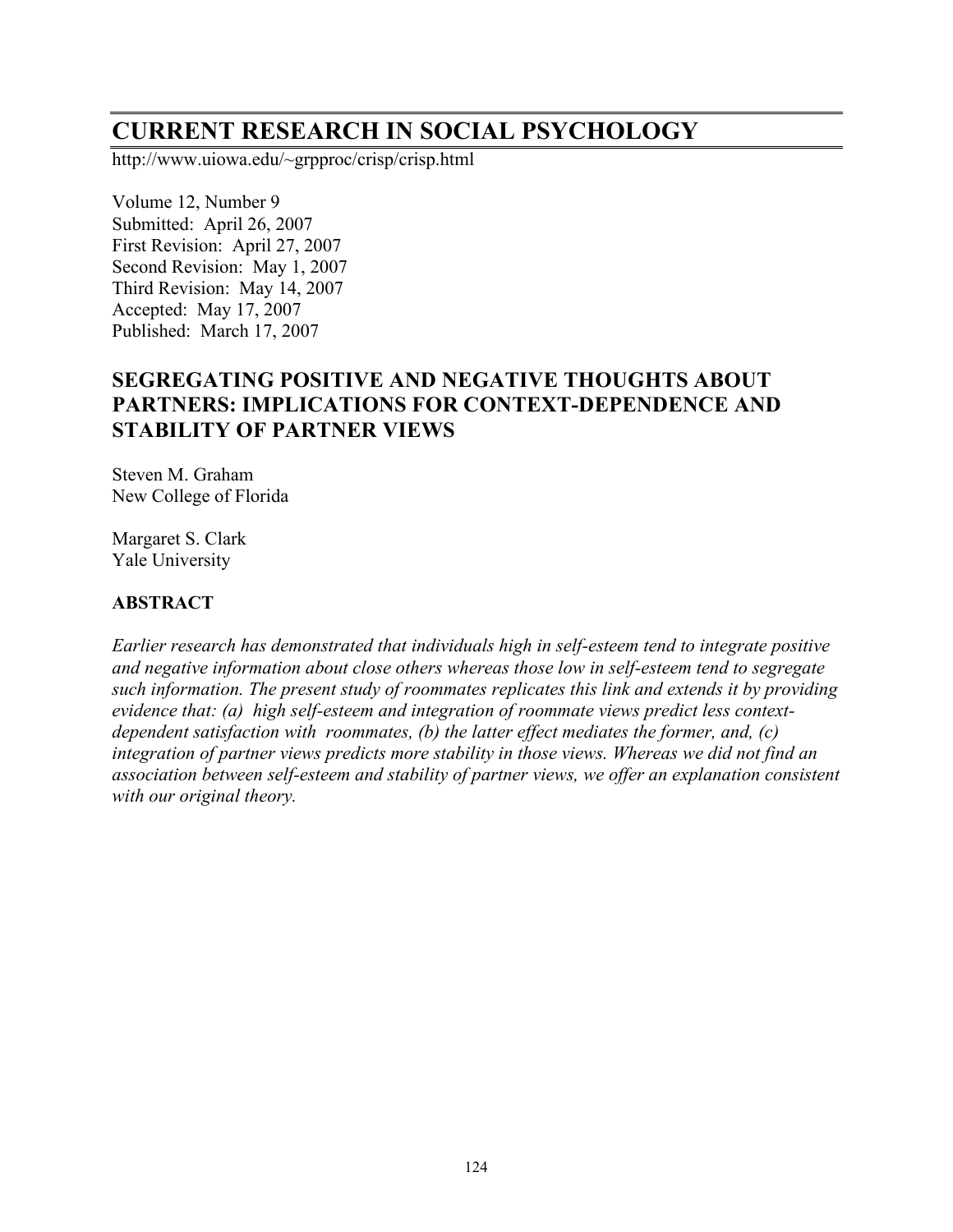#### **INTRODUCTION**

Close relationships with other people are centrally important in everyday life. Aside from their ubiquity, these relationships have important implications for both physical and mental health (see Cohen, Underwood, & Gottlieb, 2000, for a summary). Recent evidence suggests that these relationships are important determinants of self-esteem as well (Baumeister & Leary, 1995; Leary, Tambor, Terdal, & Downs, 1995). Given the importance of close relationships, it is crucial for relationship researchers to understand how people maintain them.

The presence and awareness of partners' negative characteristics can provide a challenge to the maintenance of close relationships. On one hand, partners' negative characteristics can reflect badly upon the self (Tesser & Collins, 1988). For example, a roommate's lack of attention to appearance could be embarrassing to an appearance-conscious person who is associated with that roommate. Partner negatives can also indicate that the partner might reject one in the future. For example, a romantic partner's failure to remember one's birthday could suggest that the partner does not care about one's needs and may leave the relationship. Recent evidence suggests that there are individual differences in terms of how sensitive people are to these sorts of concerns. More specifically, individuals with low self-esteem tend to be especially threatened by partners' negative characteristics (Graham & Clark, 2006, study 4).

Assuming that all relationship partners (current or potential) have flaws and that individuals with low self-esteem are threatened by such flaws, why don't people with low self-esteem simply avoid relationships? They, like all humans, are characterized by a "need to belong" and actively desire and seek relationships with other people (Baumeister & Leary, 2000) at the same time they wish to avoid rejection. Graham and Clark (2006) suggested that individuals with low selfesteem regulate their conflicting approach and avoidance motivations by functionally segregating partner positives and negatives in memory, such that they focus primarily on one or the other at any given point in time. That is, they view partners as primarily positive or primarily negative at different times. Doing so allows people to focus exclusively or primarily on partner positives when threat to the relationship is low and the person with low self-esteem wants to avoid the threat of facing partner negatives. It also allows the same person to defensively focus exclusively or primarily on partner negatives to minimize hurt feelings related to a real or imagined rejection by the partner. Furthermore, it allows the low self-esteem person to psychologically distance him or herself from a partner who may be reflecting negatively on the self (Graham & Clark, 2006).

Graham and Clark (2006) found support for these ideas in four studies. In a first set of studies, participants indicated whether or not each of a series of positive and negative words appearing on a computer screen applied to another person or to an inanimate object. Participants were randomly assigned to view these words in an alternating positive and negative order or in a nonalternating order, in which all positive or negative words were presented first, followed by all words of the other valence. The prediction was that, if individuals who are low in self-esteem functionally segregate partner positives and negatives in memory, they should be slowed by having to make alternating positive and negative judgments relative to making all positive then all negative judgments (or vice versa). That is, they would have to switch between positive and negative stores of memory about the partner to complete the task, and this switching would slow them down. Results were consistent with this prediction; individuals with low self-esteem were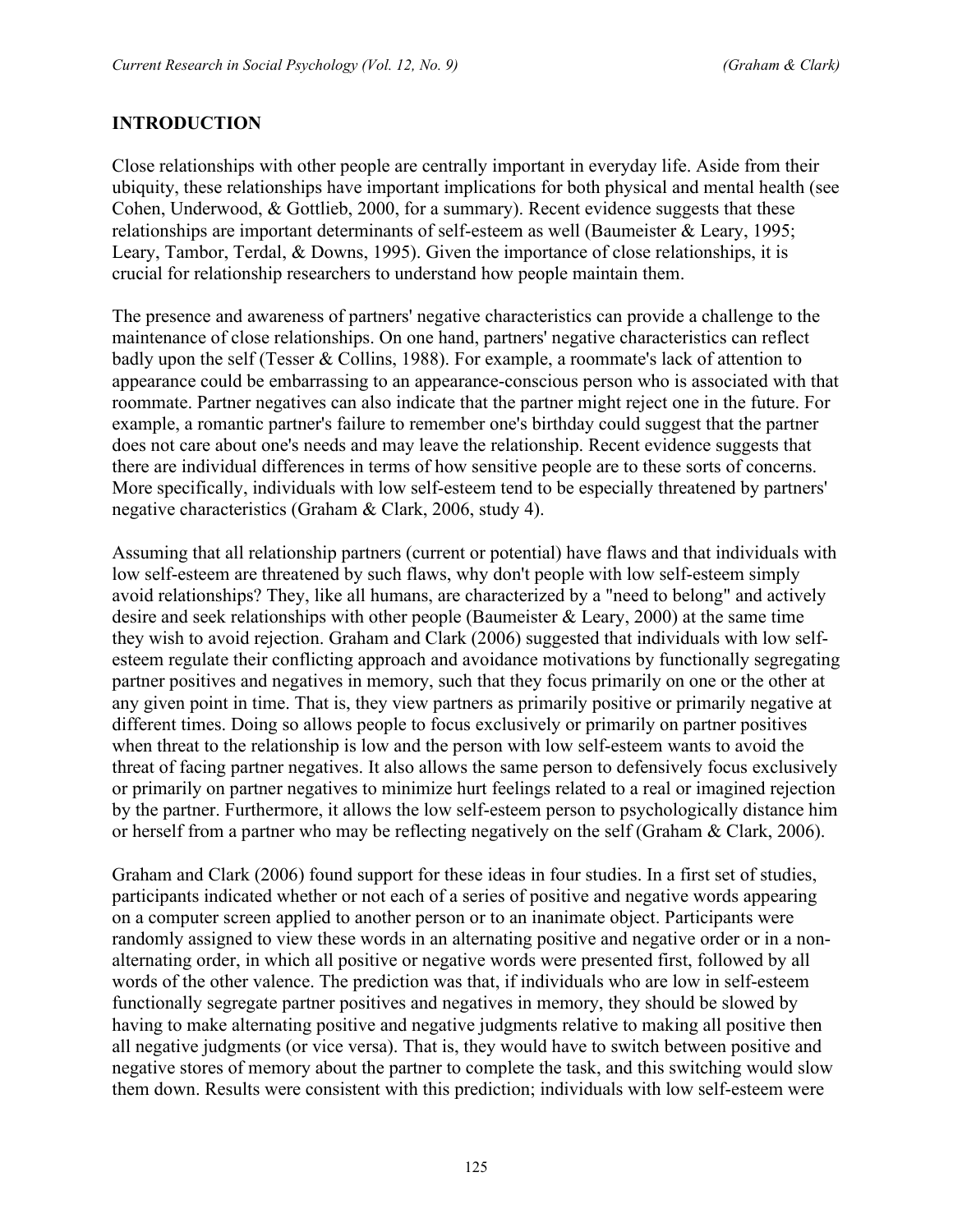slower when making alternating positive and negative judgments about another person, but not when making similar judgments about an inanimate object (Graham & Clark, 2006, studies 1 and 2). In contrast, individuals with high self-esteem showed no such pattern. In subsequent studies, Graham and Clark (2006, studies 3 and 4) developed a self-report measure of the tendency to integrate versus segregate partner positives and negatives in memory (the Inegration of Thoughts About Partners Scale or I-TAPS) and administered it to four samples of participants along with other measures. Across all four samples, one of which was nationally representative, higher selfesteem was associated with higher I-TAPS scores, controlling for a host of potentially confounding variables.

## **Consequences of Segregating Partner Positives and Negatives**

As suggested in the preceding analysis, one might expect that segregating partner positives and negatives serves a protective function for individuals with low self-esteem. Doing so allows these individuals to ignore partner negatives when things are going well in a relationship. It may also soften the blow of an actual or implied rejection by allowing the individual to focus exclusively on partner negatives, thereby allowing one to devalue and psychologically distance oneself from the partner in the face of social threat (cf. Murray, Holmes, MacDonald, & Ellsworth, 1998; Murray et al., 2002).

Despite the protective merits of the tendency to segregate partner positives and negatives, we expect that there are negative consequences as well. First, individuals who segregate positive and negative information about partners are likely to have views of partners that are unstable across time. In other words, if these individuals focus primarily on either partner positives or partner negatives at a given point in time, they ought to vary tremendously across times in their views of partners. Second, individuals who segregate partner positives and negatives should have highly context-dependent levels of relationship satisfaction. That is, their current level of satisfaction with a partner should be more dependent upon the immediate relationship context than should the satisfaction of individuals who integrate partner positives and negatives. They should also show larger differences in satisfaction across positive and negative contexts within a given relationship.

We conducted the present study to test both of these possibilities. We recruited undergraduate research participants who had roommates and asked them to evaluate their roommates every three days for three weeks. At the end of this time period, participants came in for a lab session and completed measures of self-esteem, integration of thoughts about partners, and relationship satisfaction. During this session, they also recalled both a positive time and a negative time in their roommate relationship and made retrospective satisfaction ratings for each of these times. We predicted that: (a) higher self-esteem, controlling for relationship satisfaction, would be associated with higher scores on the integration measure (consistent with Graham & Clark, 2006, studies 3 and 4), (b) those high in self-esteem would be less variable across time in their evaluations of roommates with integration at least partially mediating this association, and, (c) individuals with high self-esteem would report more similar satisfaction scores across the two retrospective ratings with integration at least partially mediating this association.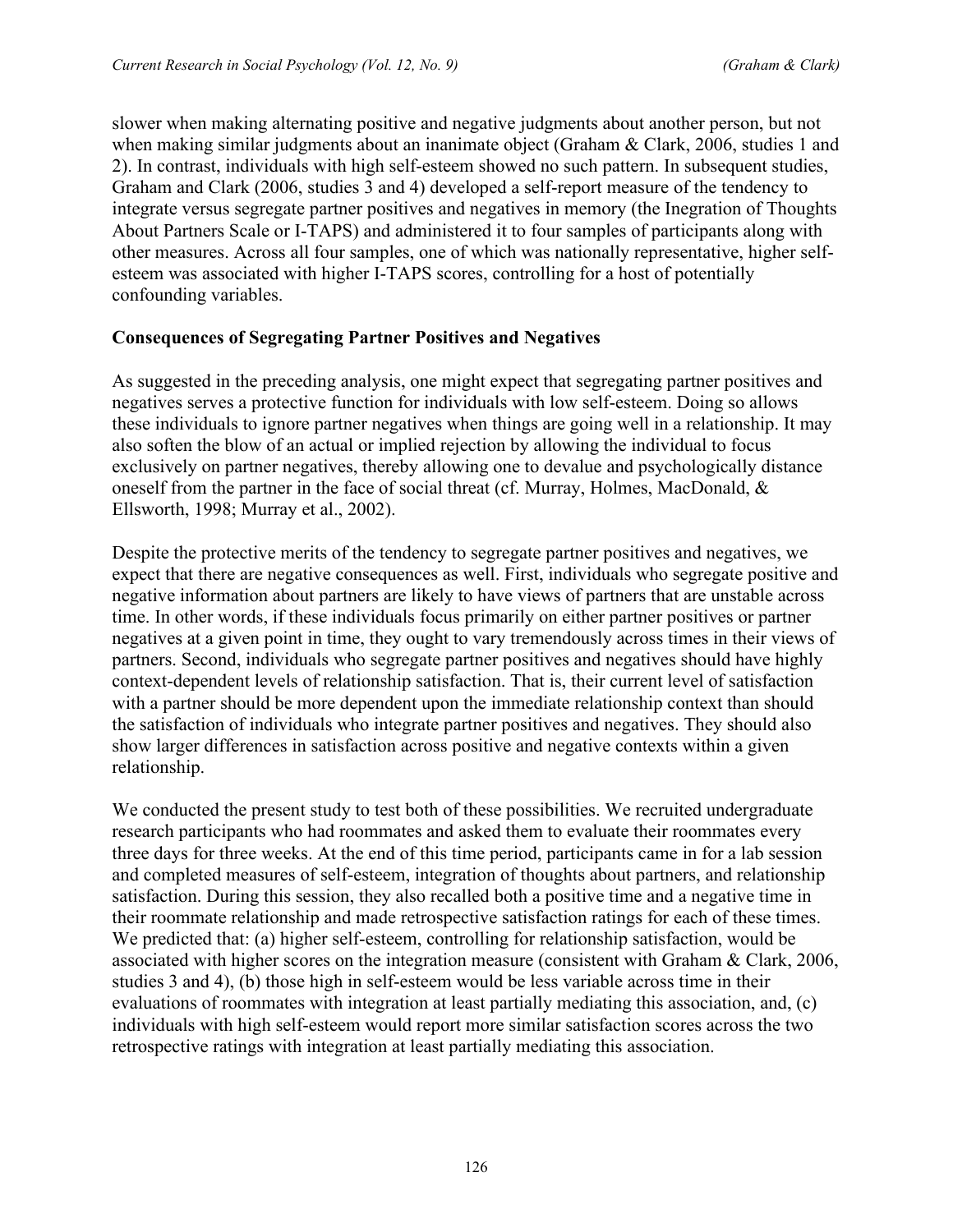## **METHOD**

## **Participants**

Participants were 71 (26 men, 38 women, and 7 who did not indicate sex) undergraduate introductory psychology students who received partial course credit. They ranged in age from 18 to 21 with a median age of 19. Each participant had a roommate for the entire period of the study.

## **Measures and Procedure**

We recruited potential participants during class sessions early in an academic semester. Interested parties learned that they would receive emails from the researcher directing them to a website on which they would evaluate their roommate. They learned that this would happen every three days until they had completed seven evaluations. Compliance was good: 64 of the 71 participants completed at least six of the seven online evaluations of their roommates. We excluded data from those seven participants who completed fewer than six evaluations (excluding data from participants who failed to complete all seven evaluations would have resulted in far fewer observations for analysis). There was no evidence that participants who failed to complete at least six evaluations chose more or less positive adjectives to describe their roommates (75.00%) than those who did (66.86%),  $t(62) = -.64$ ,  $p = .52$ .

When participants launched the relevant website, they were instructed to select from a list the six adjectives that most applied to their roommate at the current time. There were 20 positive and 20 negative adjectives to choose from (see Appendix A for a complete list). We computed the proportion of positive traits to total traits selected for each evaluation of the roommate. Then, to assess variability, we computed the standard deviation across each participant's first six evaluations. After all of the online evaluations were completed, participants scheduled a time to visit the lab to complete some final measures and to receive credit. Whereas it would have been preferable to have participants complete the lab session before the longitudinal component of the study, this would have necessitated an additional lab visit for debriefing. We did not expect that we could recruit participants to complete two lab visits and seven online evaluations for one experimental credit.

At the lab session, participants completed a short battery of measures including the Rosenberg (1965) Self-Esteem Scale (alpha = .89), a ten-item measure of global, trait self-esteem including items such as "I feel that I have a number of good qualities" and "On the whole, I am satisfied with myself." They also completed the Integration of Thoughts About Partners Scale (alpha = .85) (I-TAPS; Graham & Clark, 2006) as applied to their roommate, a measure of the tendency to see partner positives and negatives in an integrated manner. This measure includes items such as, "When I'm mad at my roommate, I can't think of anything good about him/her" (reversed) and "Even when my roommate does something to hurt me, it is easy to remind myself of his or her positive attributes." Participants also completed a six-item measure of relationship satisfaction (alpha = .93) (adapted from Graham & Clark, 2006, study 3c). The wording of the latter measure was changed to reflect roommate rather than romantic relationships. Moreover, because one item involved love and was therefore not appropriate to describe roommate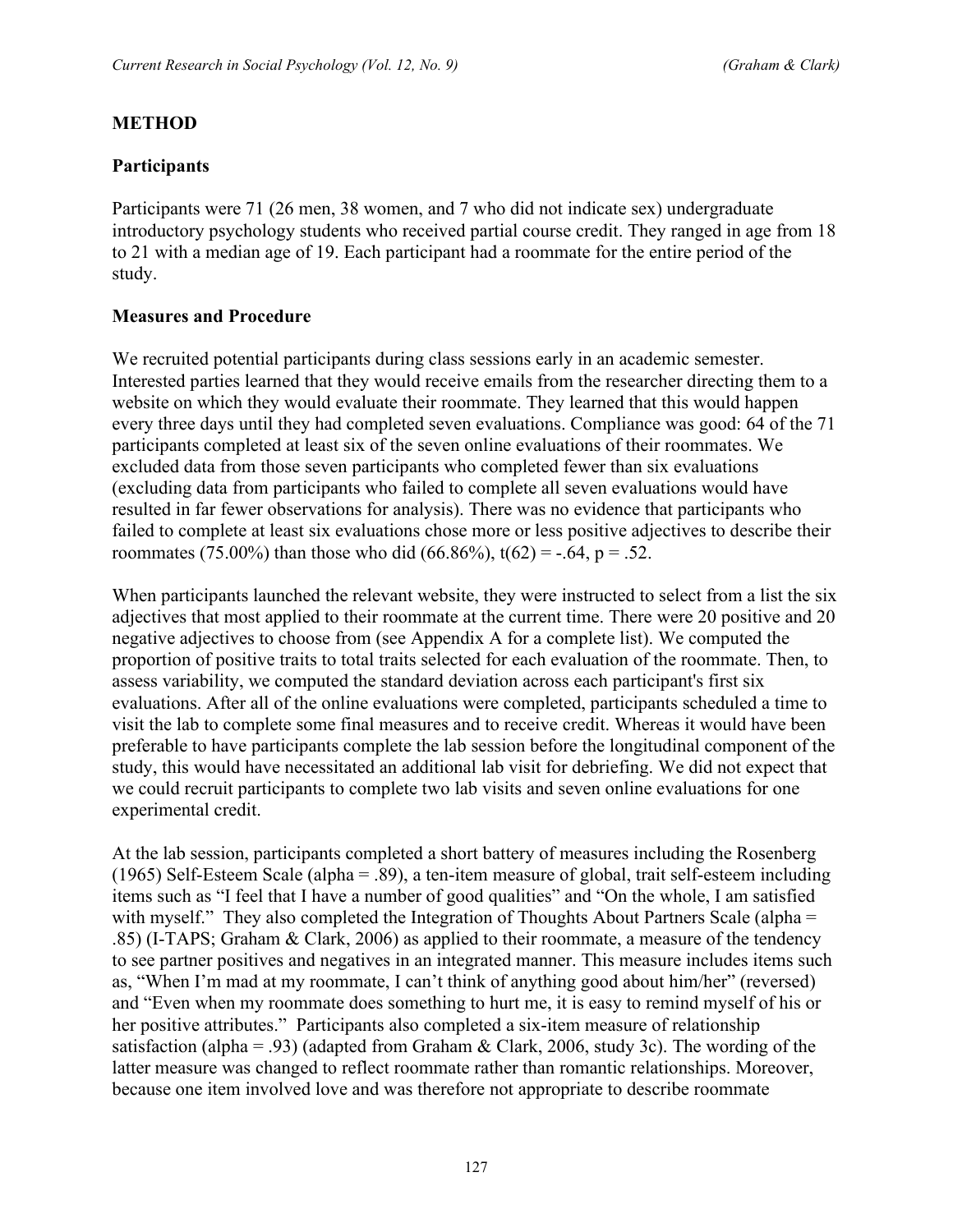relationships, we substituted that item with, "If you were able to switch roommates today, to what extent would you like to do that?" Other items included "How satisfied are you right now with your roommate?" and "To what extent do you dislike your roommate right now?" (reversed). Participants also recalled a positive and a negative time in their relationship with their roommate. They made retrospective ratings of how satisfied they were with their roommate at each of these two times (using the same six-item measure of satisfaction described above, altered only to reflect the retrospective nature of the ratings). All measures completed at the lab session were rated on a seven-point Likert scale; we aggregated each of these measures by computing the mean for all items on each.

## **RESULTS**

Table 1 displays the means and standard deviations for self-esteem, integration, current relationship satisfaction, difference in satisfaction scores across the two retrospective ratings, and variability in the online roommate evaluations (as indexed by computing the standard deviation of the first six evaluations made by each participant. Participants were above the scale midpoint of four on both self-esteem (Mean  $= 5.45$ ) and satisfaction with roommates (Mean  $= 5.02$ ). These findings are consistent with the notion that mentally healthy persons have "positive illusions" or inflated views of the self (Taylor & Brown, 1988) and close relationship partners (Murray, Holmes, & Griffin, 1996). Table 2 displays the complete correlation matrix showing the associations between each of these variables.

#### **Is higher self-esteem associated with a greater degree of integration of thoughts about partners?**

As predicted, higher self-esteem was associated with higher scores on the I-TAPS,  $r(64) = .34$ , p < .01. To rule out relationship satisfaction as a confounding variable, we computed a regression analysis predicting I-TAPS score simultaneously from self-esteem and satisfaction scores. This analysis revealed that self-esteem accounted for unique variance in I-TAPS scores, above and beyond that accounted for by relationship satisfaction, standardized beta = .29,  $p = .01$ .

|                            | Mean | <b>Standard Deviation</b> |  |
|----------------------------|------|---------------------------|--|
| Self-esteem                | 5.45 | .96                       |  |
| Integration                | 4.62 | 1.07                      |  |
| Current satisfaction       | 5.02 | 1.54                      |  |
| Difference in satisfaction | 2.26 | 1.16                      |  |
| Variability in roommate    | .11  | .11                       |  |
| evaluations                |      |                           |  |
| Mean percent of positive   | .67  | .33                       |  |
| adjectives selected        |      |                           |  |

#### **Table 1: Descriptive Statistics for all Study Variables**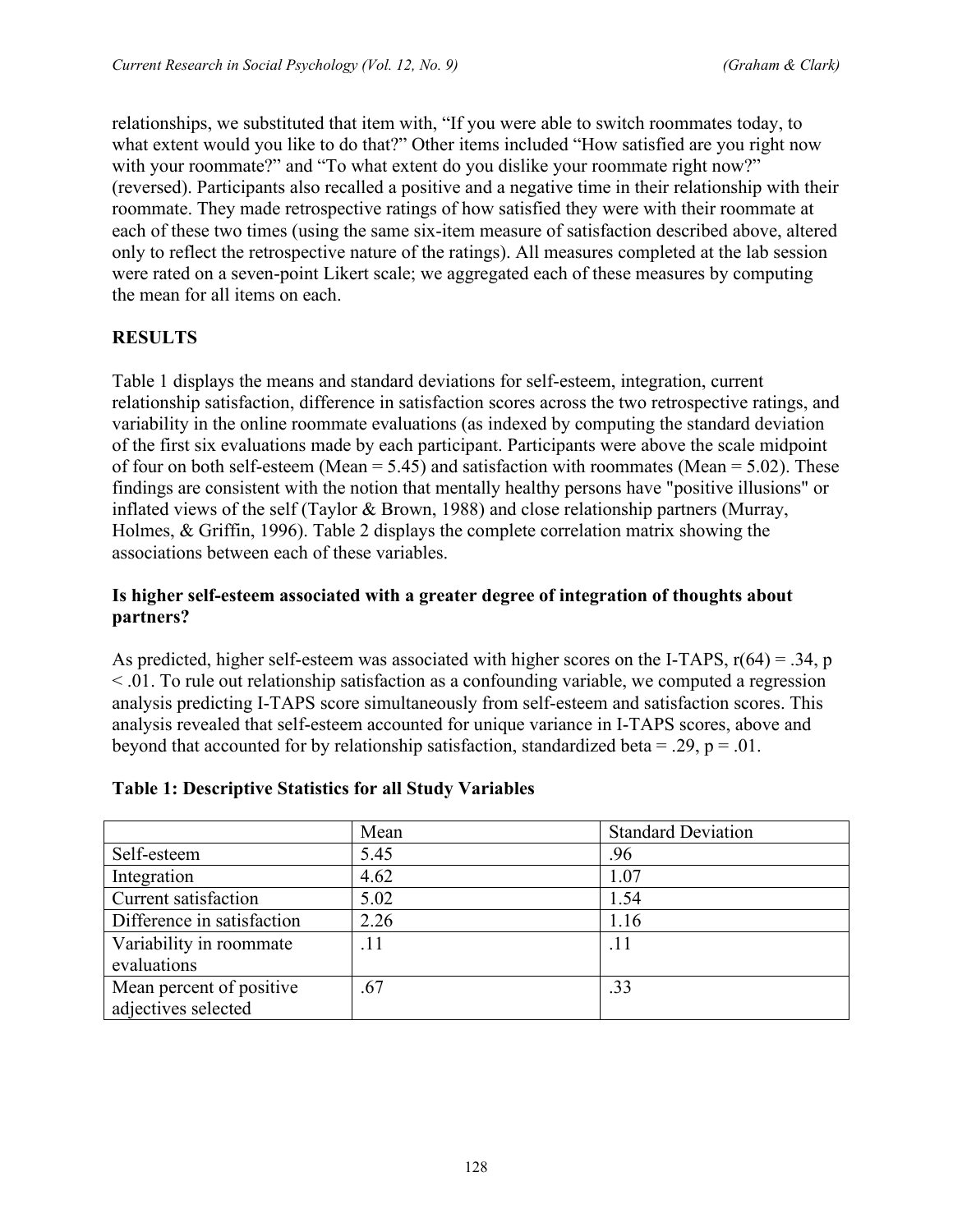|                |                      |         | $\overline{2}$ | 3       |        |         |
|----------------|----------------------|---------|----------------|---------|--------|---------|
|                | Self-esteem          | $- -$   |                |         |        |         |
| $\overline{2}$ | Integration          | $.34**$ | --             |         |        |         |
| 3              | Current satisfaction | .09     | $.57**$        | --      |        |         |
| 4              | Difference in        | $-27*$  | $-40**$        | $-29*$  | --     |         |
|                | satisfaction         |         |                |         |        |         |
| 5              | Variability in       | $-.01$  | $-27*$         | $-.32*$ | .21    |         |
|                | roommate evaluations |         |                |         |        |         |
| 6              | Mean percent of      | .20     | $.59**$        | $.57**$ | $-.24$ | $-47**$ |
|                | positive adjectives  |         |                |         |        |         |
|                | selected             |         |                |         |        |         |

## **Table 2: Correlations among all Study Variables**

#### **Were people with higher self-esteem and people who are more integrated less variable in their evaluations of roommates across time?**

We did not find the predicted association between higher self-esteem and decreased variability of roommate evaluations across time,  $r(62) = -.01$ ,  $p = .96$ . However, as predicted, higher I-TAPS scores predicted less variability across the evaluations  $r(62) = -0.27$ , p < .05. Because higher selfesteem was not associated with decreased variability, we did not test the mediational hypothesis that differences in I-TAPS scores would at least partially account for that association.

#### **Were people with higher self-esteem and people who are more integrated less contextdependent regarding their relationship satisfaction?**

As predicted, higher self-esteem was associated with smaller difference scores between retrospective satisfaction ratings at a positive and a negative time in the relationship with one's roommate,  $r(63) = -0.27$ ,  $p < 0.05$ . Also as predicted, higher I-TAPS scores were associated with smaller difference scores between these same ratings,  $r(63) = -.40$ ,  $p = .001$ . To test the hypothesis that integration would mediate the association between higher self-esteem and smaller difference scores, we used a four-step procedure (Baron & Kenny, 1986; Shrout & Bolger, 2002). First, as already reported, we examined the association between the independent variable (self-esteem) and the dependent variable (difference scores) and found it to be significant. Second, as already reported, we examined the association between the independent variable (self-esteem) and the mediator (integration) and found it to be significant. Third, we simultaneously regressed difference scores on self-esteem and integration. Whereas higher integration remained a significant predictor of smaller difference scores (standardized beta = -  $.34, p < .01$ , the association between self-esteem and difference scores became non-significant (standardized beta =  $-15$ , p = .25). Finally, a modified version of Sobel's (1982) test confirmed that integration scores accounted for a significant portion of the association between self-esteem and difference scores  $(z = -1.94, p = .05)$ .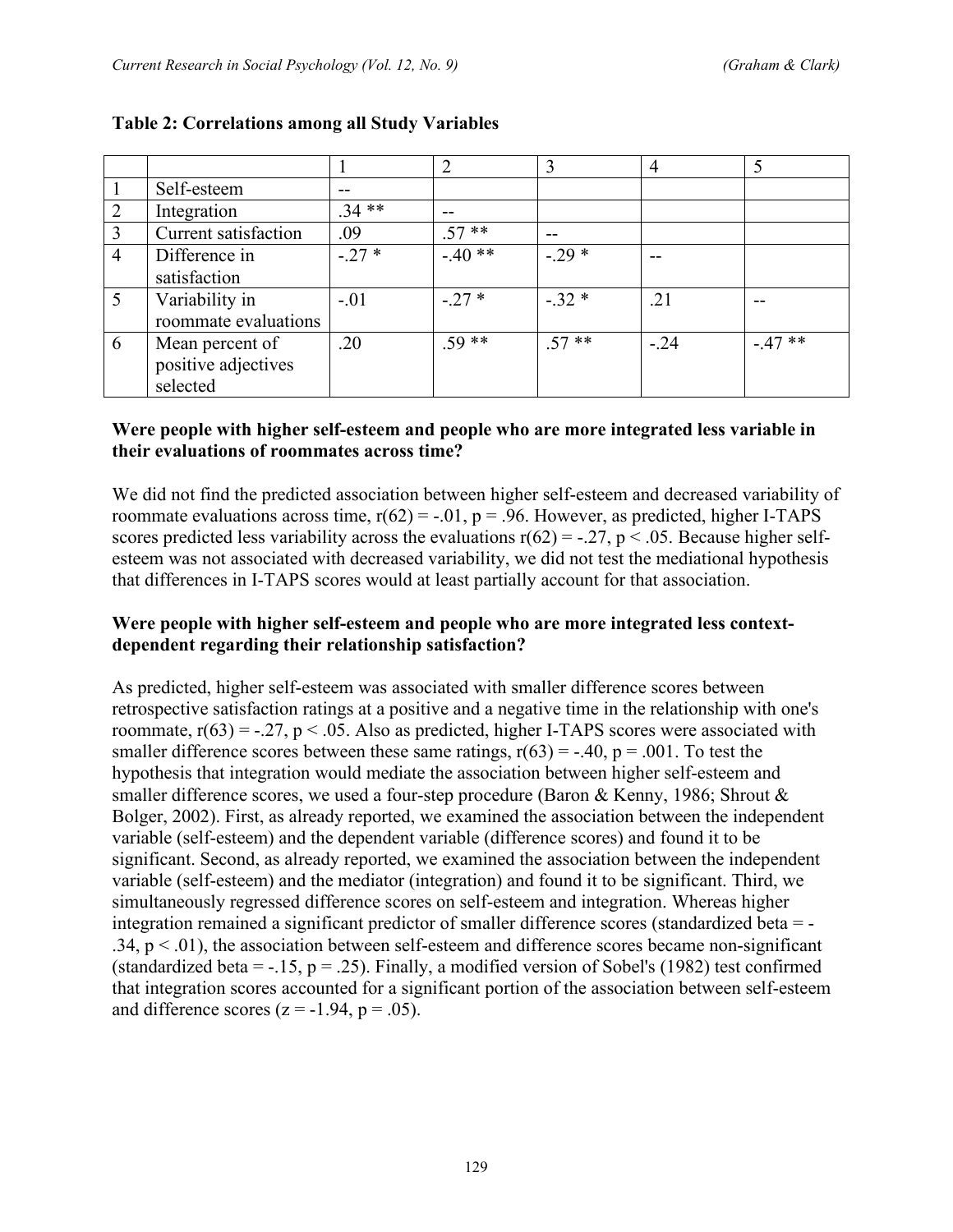#### **DISCUSSION**

The present study was designed to explore two theoretical implications of earlier evidence suggesting that people low in self-esteem have more functionally segregated memory stores of positive and negative information about relationship partners (Graham & Clark, 2006). Those implications were that low self-esteem and a tendency to segregate positive and negative partner information ought to relate to: (a) more variability in views of partners across time, and (b) more of an impact of immediate relationship context on current relationship satisfaction. Of the two predictors, we considered self-esteem to be the more distal predictor for which the associations would be mediated by the tendency to segregate partner information.

We found evidence that segregation of thoughts about partners is associated with more variability in the positivity/negativity of partner judgments across time. We also found evidence of bigger differences in relationship satisfaction in the context of positive and negative relationship events among those who segregate partner positives and negatives. We believe these tendencies are likely to carry with them important relationship liabilities and vulnerabilities. In particular, people who have fluctuating views of their partners are likely to behave in unpredictable ways toward their partners. For example, when focusing primarily on partner positives, we would expect them to behave in ways that indicate trust in and caring for the partner. When focusing on negatives, however, we would expect them to behave in ways indicating little trust and caring. Given that both humans and non-human animals prefer predictable to unpredictable stimuli (Badia, Harsh, & Abbott, 1979; Steinhauer, 1984; Weir, 1965), we expect that unpredictability could lead to drops in relationship satisfaction. Consistent with this analysis, Rempel, Holmes, and Zanna (1985) have argued that predictability is an important component of interpersonal trust. In addition to drops in trust and relationship satisfaction, this unpredictability could also lead a person to lash back at a partner who has a segregated view of him or her. By eliciting the very behavior they are trying to avoid, persons who segregate views of partners may find it hard to adopt healthier, more integrated views of partners.

Self-esteem, our theoretically more distal predictor of instability of views of partners and of context-dependence of relationship satisfaction, significantly predicted the latter but not the former. One possibility for this null finding is that the three-week time period was not sufficient to reveal an association between self-esteem and variability. This seems unlikely, however, given the observed association between the I-TAPS and variability. A more intriguing possibility is that at least some people low in self-esteem may become locked into viewing their roommate as all good or all bad for the 21-day period of the study. If they have been sufficiently hurt or rejected by another person, they could react to this by believing that the person is all bad and ignore their positive attributes. In such a case, we would expect them to have a stable, negative view of the other person. In contrast, it is also possible that a person low in self-esteem might view a roommate in a stable, positive manner. Either possibility would result in extremely stable views of the other person. If a sufficient number of participants with low self-esteem were characterized by either pattern, this could have prevented the emergence of the predicted association. Importantly, if this possibility is correct, it suggests that the association between low self-esteem and the tendency to segregate positive and negative partner aspects is even stronger than previously thought. Future research should address this possibility.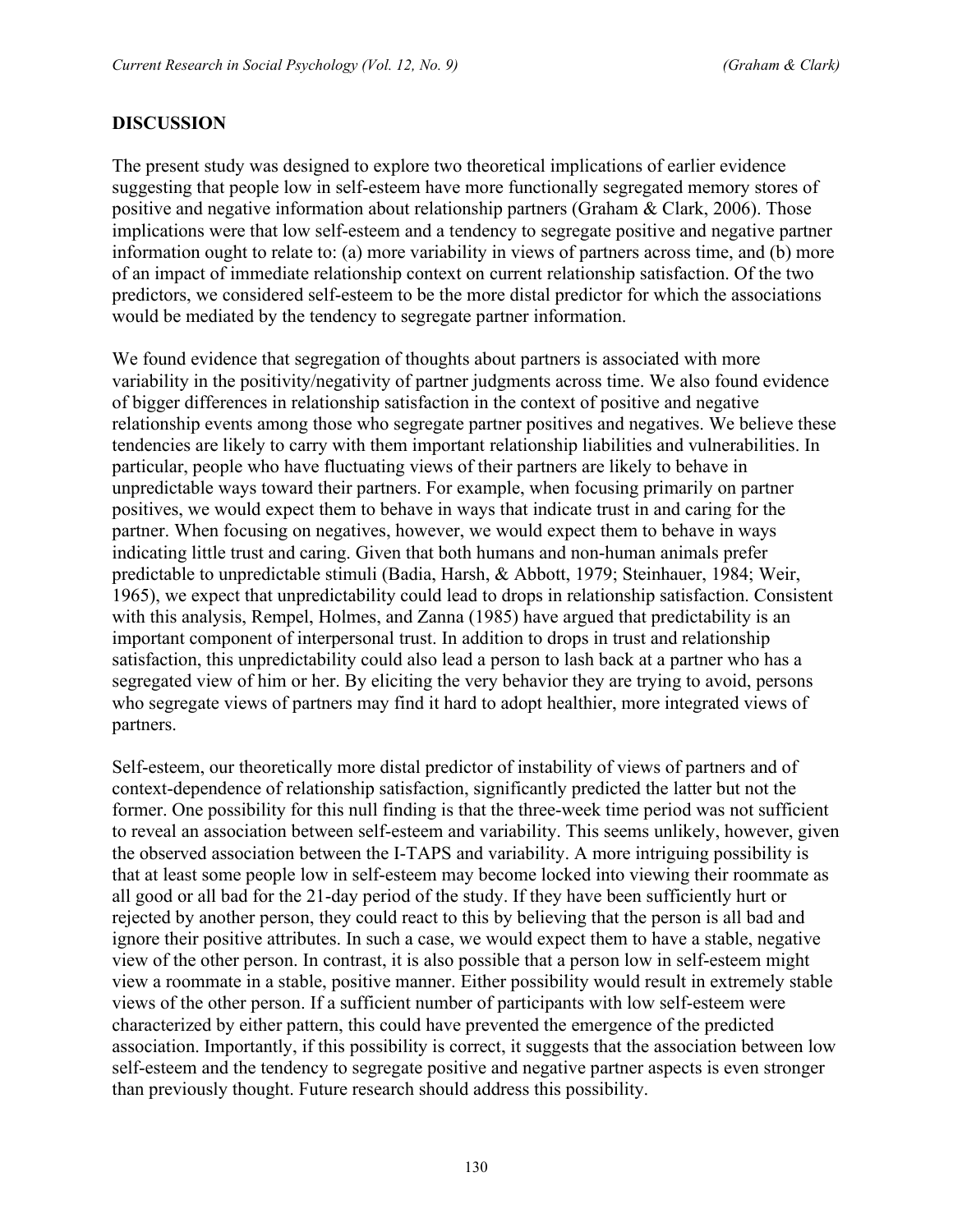Given the correlational nature of the present data, we cannot make firm statements about causality. Whereas our theoretical viewpoint suggests that having low self-esteem leads people to segregate partner positives and negatives, it is possible that the reverse is true. Furthermore, it is possible that there are third-variables such as attachment insecurity or rejection sensitivity that might explain the relationship between low self-esteem and the tendency to segregate partner positives and negatives. The present data are consistent with hypotheses, however, and future research should directly address issues of causality.

In conclusion, we have presented evidence that low self-esteem is associated with greater context-dependence of relationship satisfaction. Moreover, we have presented evidence that the tendency to segregate partner positives and negatives is associated with greater contextdependence of relationship satisfaction and greater instability in views of partners. Theoretically, this has implications for the generally poor relational outcomes associated with self-esteem. Practically, this has implications for research on relationship satisfaction. That is, researchers should pay attention to the immediate relational context in which they ask participants to report about their relationships and their partners.

## **REFERENCES**

Badia, P., Harsh, J., & Abbott, B. (1979). Choosing between predictable and unpredictable shock conditions: Data and theory. *Psychological Bulletin, 86,* 1107-1131.

Baron, R. M., & Kenny, D. A. (1986). The moderator-mediator variable distinction in social psychological research: Conceptual, strategic, and statistical considerations. *Journal of Personality and Social Psychology, 51,* 1173-1182.

Baumeister, R. F., & Leary, M. R. (1995). The need to belong: Desire for interpersonal attachments as a fundamental human motivation. *Psychological Bulletin, 117,* 497-529.

Cohen, S., Gottlieb, B. H., & Underwood, L. G. (2000). Social relationships and health. In S. Cohen, L. G. Underwood, & B. H. Gottlieb (Eds.). Social support measurement and intervention: A guide for health and social scientists (pp. 3-25). New York: Oxford University Press.

Graham, S. M., & Clark, M. S. (2006). Self-esteem and organization of valenced information about others: The "Jekyll and Hyde"-ing of relationship partners. *Journal of Personality and Social Psychology, 90,* 652-665.

Leary, M. R., Tambor, E. S., Terdal, S. K., & Downs, D. L. (1995). Self-esteem as an interpersonal monitor: The sociometer hypothesis. *Journal of Personality and Social Psychology, 68,* 518-530.

Murray, S. L., Holmes, J. G., & Griffin, D. W. (1996). The benefits of positive illusions: Idealization and the construction of satisfaction in close relationships. *Journal of Personality and Social Psychology, 70,* 79-98.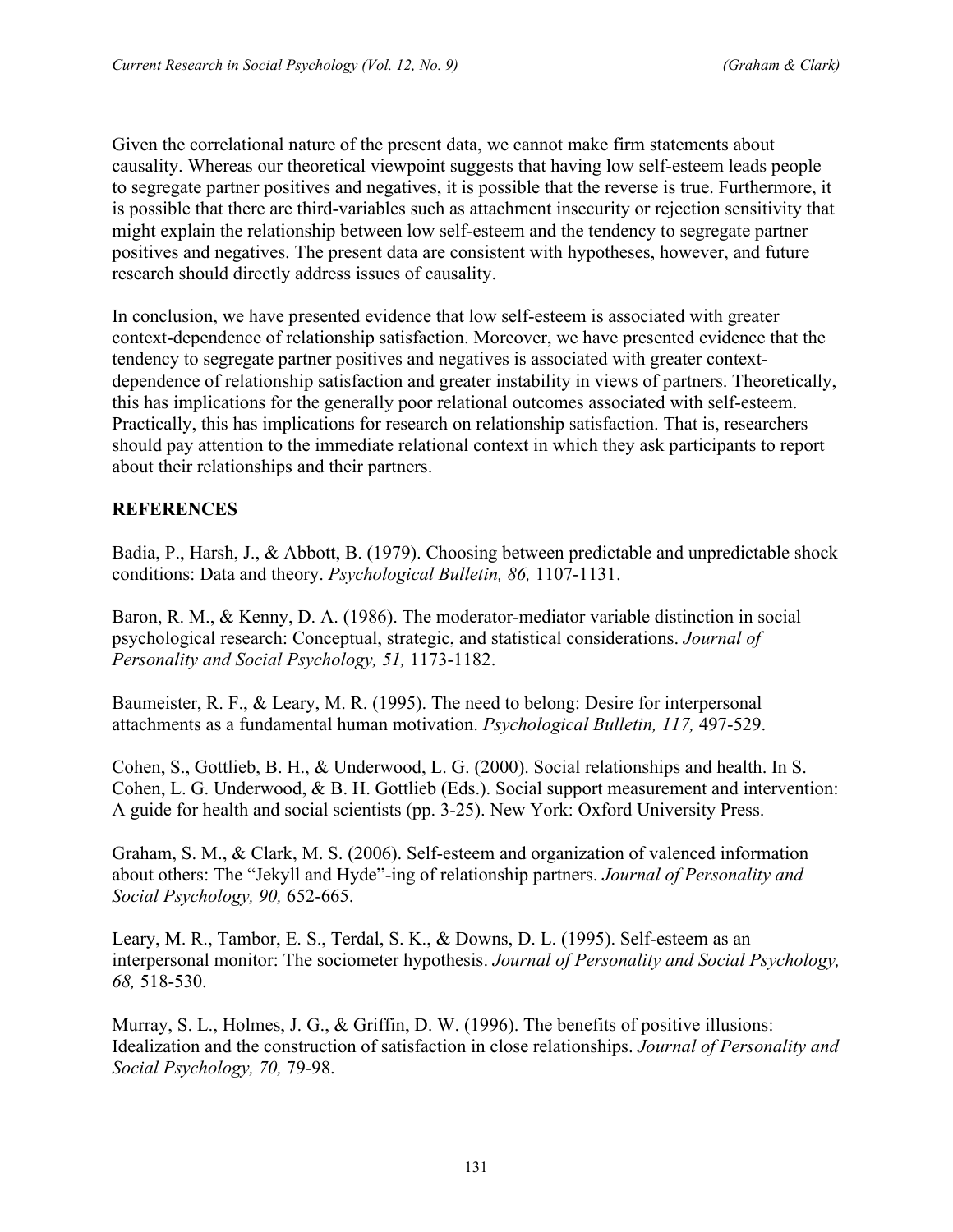Murray, S. L., Holmes, J. G., MacDonald, G., & Ellsworth, P. (1998). Through the looking glass darkly? When self-doubts turn into relationship insecurities. *Journal of Personality and Social Psychology, 75,* 1459-1480.

Murray, S. L., Rose, P., Bellavia, G., Holmes, J., & Kusche, A. (2002). When rejection stings: How self-esteem constrains relationship-enhancement processes. *Journal of Personality and Social Psychology, 83,* 556-573.

Rosenberg, M. (1965). Society and the adolescent self-image. Princeton, NJ: Princeton University Press.

Shrout, P. E., & Bolger, N. (2002). Mediation in experimental and non-experimental studies. New procedures and recommendations. *Psychological Methods, 7,* 422-445.

Sobel, M. E. (1982). Asymptotic confidence intervals for indirect effects in structural equation models. In S. Leinhart (Ed.). Sociological methodology 1982 (pp. 290-312). San Francisco: Jossey-Bass.

Steinhauer, G. D. (1984). Preference for predictable small rewards over unpredictable larger rewards. *Psychological Reports, 54,* 467-471.

Taylor, S. E., & Brown, J. D. (1988). Illusion and well-being: A social psychological perspective on mental health. *Psychological Bulletin, 103,* 193-210.

Tesser, A., & Collins, J. E. (1988). Emotion in social reflection and comparison situations: Intuitive, systematic, and exploratory approaches. *Journal of Personality and Social Psychology, 55,* 695-709.

Weir, M. W. (1965). Children's behavior in a two-choice task as a function of patterned reinforcement following forced-choice trials. *Journal of Experimental Child Psychology, 2,* 85- 91.

#### **APPENDIX A : Complete List of Positive and Negative Adjectives Used**

Positive: forgiving, caring, pleasant, admirable, understanding, trustworthy, appreciative, likeable, dependable, friendly, cheerful, kind-hearted, ethical, loyal, smart, good, sincere, openminded, sympathetic, good-natured.

Negative: greedy, jealous, gossipy, gloomy, shallow, nosey, cruel, egotistical, phony, obnoxious, self-centered, rejecting, touchy, petty, annoying, boring, spiteful, thoughtless, cold, dishonest.